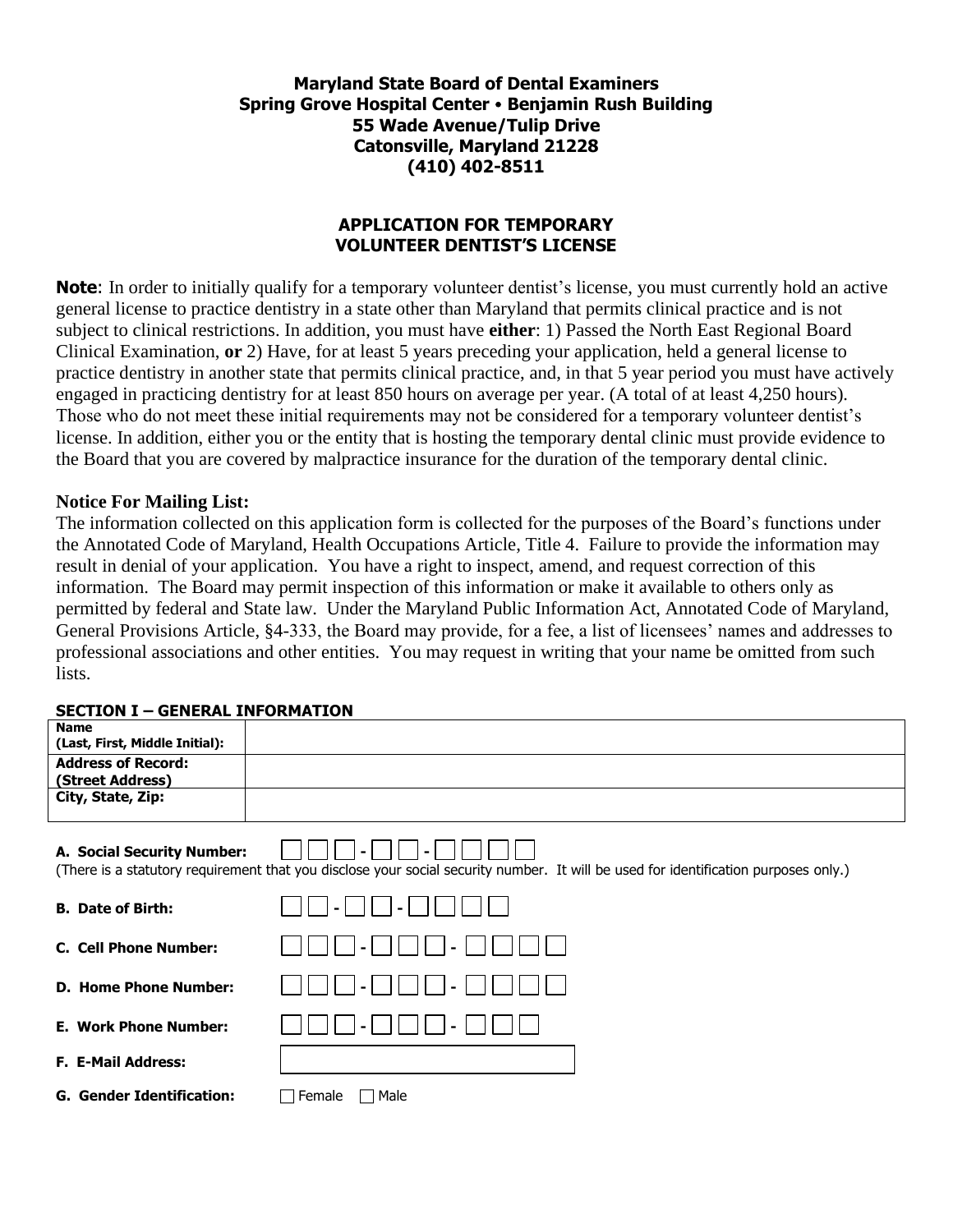#### **H. Race/Ethnic Identification – Please check all that apply**

| Are you of Hispanic or Latino origin? Yes $\Box$ No $\Box$                                                                     |  |  |  |
|--------------------------------------------------------------------------------------------------------------------------------|--|--|--|
| (A person of Cuban, Mexican, Puerto Rican, South or Central American, or other Spanish culture or origin, regardless of race.) |  |  |  |

Select one or more of the following racial categories:

- 1.  $\Box$  American Indian or Alaska Native (A person having origins in any of the original peoples of North or South America, including Central America, and who maintains tribal affiliations or community attachment.)
- 2.  $\Box$  Asian (A person having origin in any of the original peoples of the Far East, Southeast Asia, or the Indian subcontinent including, for example, Cambodia, China, India, Japan, Korea, Malaysia, Pakistan, the Philippine Islands, Thailand, and Vietnam.)
- 3.  $\Box$  Black or African American (A person having origins in any of the black racial groups of Africa.)
- 4. <sup>Native</sup> Hawaiian or other Pacific Islander (A person having origins in the original peoples of Hawaii, Guam, Samoa, or other Pacific Islands.)
- 5.  $\Box$  White (A person having origins in any of the original peoples of Europe, the Middle East, or North Africa.)

#### **SECTION II – Temporary Dental Clinic**

A. Name and address of Temporary Dental Clinic for which you seek a temporary volunteer dentist's license.

\_\_\_\_\_\_\_\_\_\_\_\_\_\_\_\_\_\_\_\_\_\_\_\_\_\_\_\_\_\_\_\_\_\_\_\_\_\_\_\_\_\_\_\_\_\_\_\_\_\_\_\_\_\_\_\_\_\_\_\_\_\_\_\_\_\_\_\_\_\_\_\_\_\_\_\_\_\_\_\_\_\_\_\_\_\_\_\_\_\_

\_\_\_\_\_\_\_\_\_\_\_\_\_\_\_\_\_\_\_\_\_\_\_\_\_\_\_\_\_\_\_\_\_\_\_\_\_\_\_\_\_\_\_\_\_\_\_\_\_\_\_\_\_\_\_\_\_\_\_\_\_\_\_\_\_\_\_\_\_\_\_\_\_\_\_\_\_\_\_\_\_\_\_\_\_\_\_\_\_\_

\_\_\_\_\_\_\_\_\_\_\_\_\_\_\_\_\_\_\_\_\_\_\_\_\_\_\_\_\_\_\_\_\_\_\_\_\_\_\_\_\_\_\_\_\_\_\_\_\_\_\_\_\_\_\_\_\_\_\_\_\_\_\_\_\_\_\_\_\_\_\_\_\_\_\_\_\_\_\_\_\_\_\_\_\_\_\_\_\_\_

\_\_\_\_\_\_\_\_\_\_\_\_\_\_\_\_\_\_\_\_\_\_\_\_\_\_\_\_\_\_\_\_\_\_\_\_\_\_\_\_\_\_\_\_\_\_\_\_\_\_\_\_\_\_\_\_\_\_\_\_\_\_\_\_\_\_\_\_\_\_\_\_\_\_\_\_\_\_\_\_\_\_\_\_\_\_\_\_\_\_

\_\_\_\_\_\_\_\_\_\_\_\_\_\_\_\_\_\_\_\_\_\_\_\_\_\_\_\_\_\_\_\_\_\_\_\_\_\_\_\_\_\_\_\_\_\_\_\_\_\_\_\_\_\_\_\_\_\_\_\_\_\_\_\_\_\_\_\_\_\_\_\_\_\_\_\_\_\_\_\_\_\_\_\_\_\_\_\_\_\_

\_\_\_\_\_\_\_\_\_\_\_\_\_\_\_\_\_\_\_\_\_\_\_\_\_\_\_\_\_\_\_\_\_\_\_\_\_\_\_\_\_\_\_\_\_\_\_\_\_\_\_\_\_\_\_\_\_\_\_\_\_\_\_\_\_\_\_\_\_\_\_\_\_\_\_\_\_\_\_\_\_\_\_\_\_\_\_\_\_\_

\_\_\_\_\_\_\_\_\_\_\_\_\_\_\_\_\_\_\_\_\_\_\_\_\_\_\_\_\_\_\_\_\_\_\_\_\_\_\_\_\_\_\_\_\_\_\_\_\_\_\_\_\_\_\_\_\_\_\_\_\_\_\_\_\_\_\_\_\_\_\_\_\_\_\_\_\_\_\_\_\_\_\_\_\_\_\_\_\_\_

\_\_\_\_\_\_\_\_\_\_\_\_\_\_\_\_\_\_\_\_\_\_\_\_\_\_\_\_\_\_\_\_\_\_\_\_\_\_\_\_\_\_\_\_\_\_\_\_\_\_\_\_\_\_\_\_\_\_\_\_\_\_\_\_\_\_\_\_\_\_\_\_\_\_\_\_\_\_\_\_\_\_\_\_\_\_\_\_\_\_

\_\_\_\_\_\_\_\_\_\_\_\_\_\_\_\_\_\_\_\_\_\_\_\_\_\_\_\_\_\_\_\_\_\_\_\_\_\_\_\_\_\_\_\_\_\_\_\_\_\_\_\_\_\_\_\_\_\_\_\_\_\_\_\_\_\_\_\_\_\_\_\_\_\_\_\_\_\_\_\_\_\_\_\_\_\_\_\_\_\_

\_\_\_\_\_\_\_\_\_\_\_\_\_\_\_\_\_\_\_\_\_\_\_\_\_\_\_\_\_\_\_\_\_\_\_\_\_\_\_\_\_\_\_\_\_\_\_\_\_\_\_\_\_\_\_\_\_\_\_\_\_\_\_\_\_\_\_\_\_\_\_\_\_\_\_\_\_\_\_\_\_\_\_\_\_\_\_\_\_\_

\_\_\_\_\_\_\_\_\_\_\_\_\_\_\_\_\_\_\_\_\_\_\_\_\_\_\_\_\_\_\_\_\_\_\_\_\_\_\_\_\_\_\_\_\_\_\_\_\_\_\_\_\_\_\_\_\_\_\_\_\_\_\_\_\_\_\_\_\_\_\_\_\_\_\_\_\_\_\_\_\_\_\_\_\_\_\_\_\_\_

B. Name, address, and telephone number of temporary dental clinic coordinator.

C. Is the temporary dental clinic operated by a:







D. Dates the temporary dental clinic will be held.

E. Location of temporary dental clinic.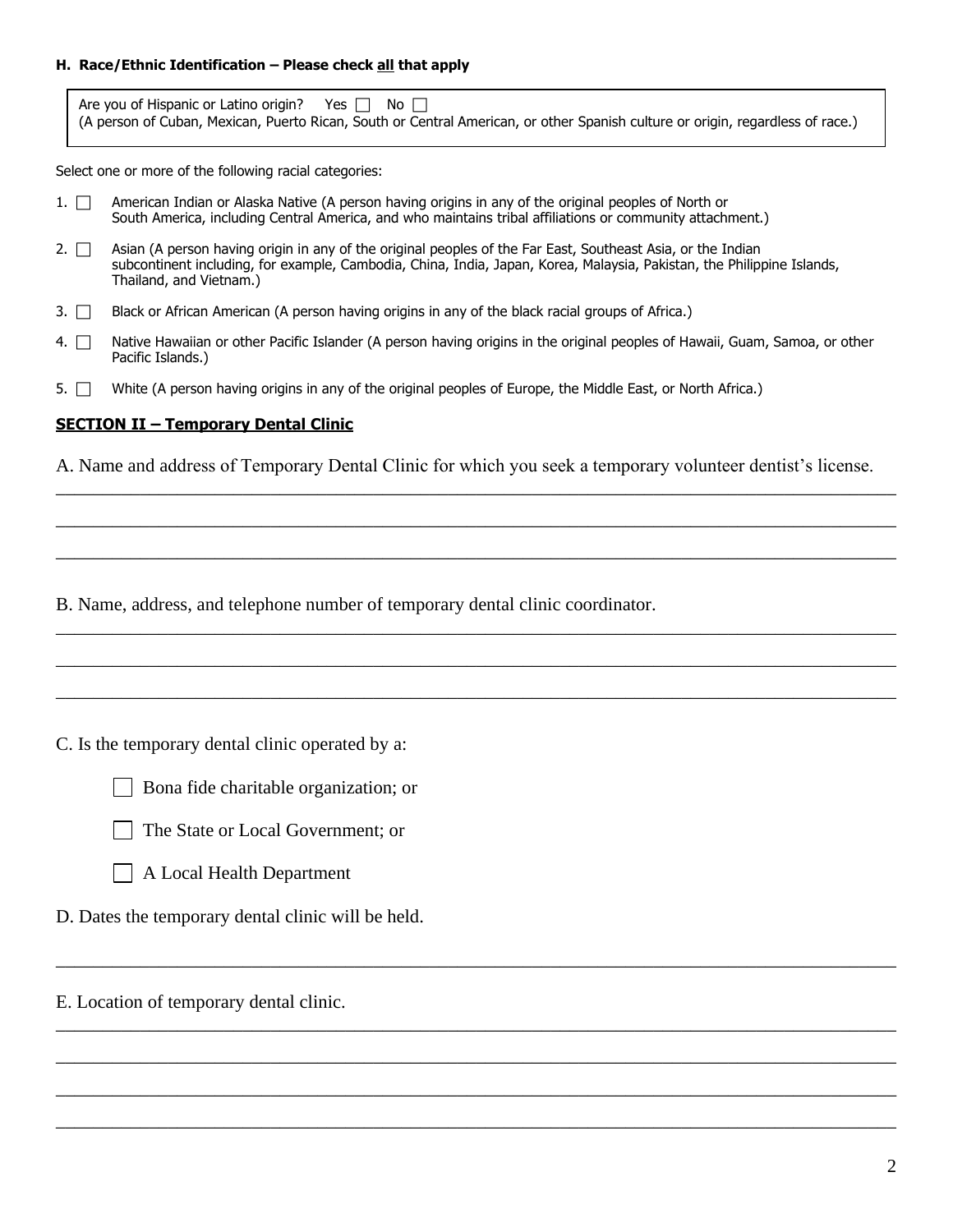#### **SECTION III - EDUCATION**

| A. School of Graduation (Name, City, State, Country): ___________________________ |                                                                                                                           |  |
|-----------------------------------------------------------------------------------|---------------------------------------------------------------------------------------------------------------------------|--|
|                                                                                   |                                                                                                                           |  |
| <b>Section IV or Section V.</b>                                                   | Note: In order to initially qualify for a temporary volunteer dentist's license, you must meet the requirements of either |  |
| (NERB) CLINICAL EXAMINATION                                                       | SECTION IV - AMERICAN BOARD OF DENTAL EXAMINERS (ADEX) OR THE NORTH EAST REGIONAL BOARD                                   |  |
| <b>Examination</b> ? $\Box$ Yes $\Box$ No                                         | A. Have you passed the American Board of Dental Examiners (ADEX) or the North East Regional Board (NERB) Clinical         |  |
|                                                                                   |                                                                                                                           |  |

## **SECTION V – EXPERIENCE**

A. Yes No For at least 5 years preceding my application I have held a general license to practice dentistry that permits clinical practice, and in that 5 year period I have been actively engaged in practicing dentistry for at least 850 hours on average per year for a cumulative total of at least 4,250 hours. In addition, the license is not subject to clinical restrictions.

#### **SECTION VI – Licensure in Other States**

A**.** List other states or jurisdictions in which you hold or have held a general license to practice dentistry that permits clinical practice. Include license number(s).

| <b>State</b> | <b>License Number</b> |
|--------------|-----------------------|
|              |                       |
|              |                       |
|              |                       |

B. For the 5-year period preceding the date of your application:

1) Identify the state(s) in which held a dental license; 2) The date(s) you actively practiced dentistry in each of those state(s); and 3) The number of hours you practiced in each of those state(s).

| <b>State</b> | Dates of Active Practice | Number of Hours of Practice |  |
|--------------|--------------------------|-----------------------------|--|
|              |                          |                             |  |

\_\_\_\_\_\_\_\_\_\_\_\_\_\_\_\_\_\_\_\_\_\_\_\_\_\_\_\_\_\_\_\_\_\_\_\_\_\_\_\_\_\_\_\_\_\_\_\_\_\_\_\_\_\_\_\_\_\_\_\_\_\_\_\_\_\_\_\_\_\_\_\_\_\_\_\_\_\_\_\_\_\_\_\_\_\_\_\_\_\_

C. Do you hold a general license to practice dentistry in any state or jurisdiction that is currently subject to clinical restrictions?  $\Box$  Yes  $\Box$  No If you answered "Yes" please attach a separate page with a complete explanation including a certified copy of the order and the date on which the restriction is scheduled to be lifted.

## **SECTION VII – Cardiopulmonary Resuscitation Certification (CPR)**

 $\Box$  Yes  $\Box$  No I have attached current verification of CPR certification. **(Required)**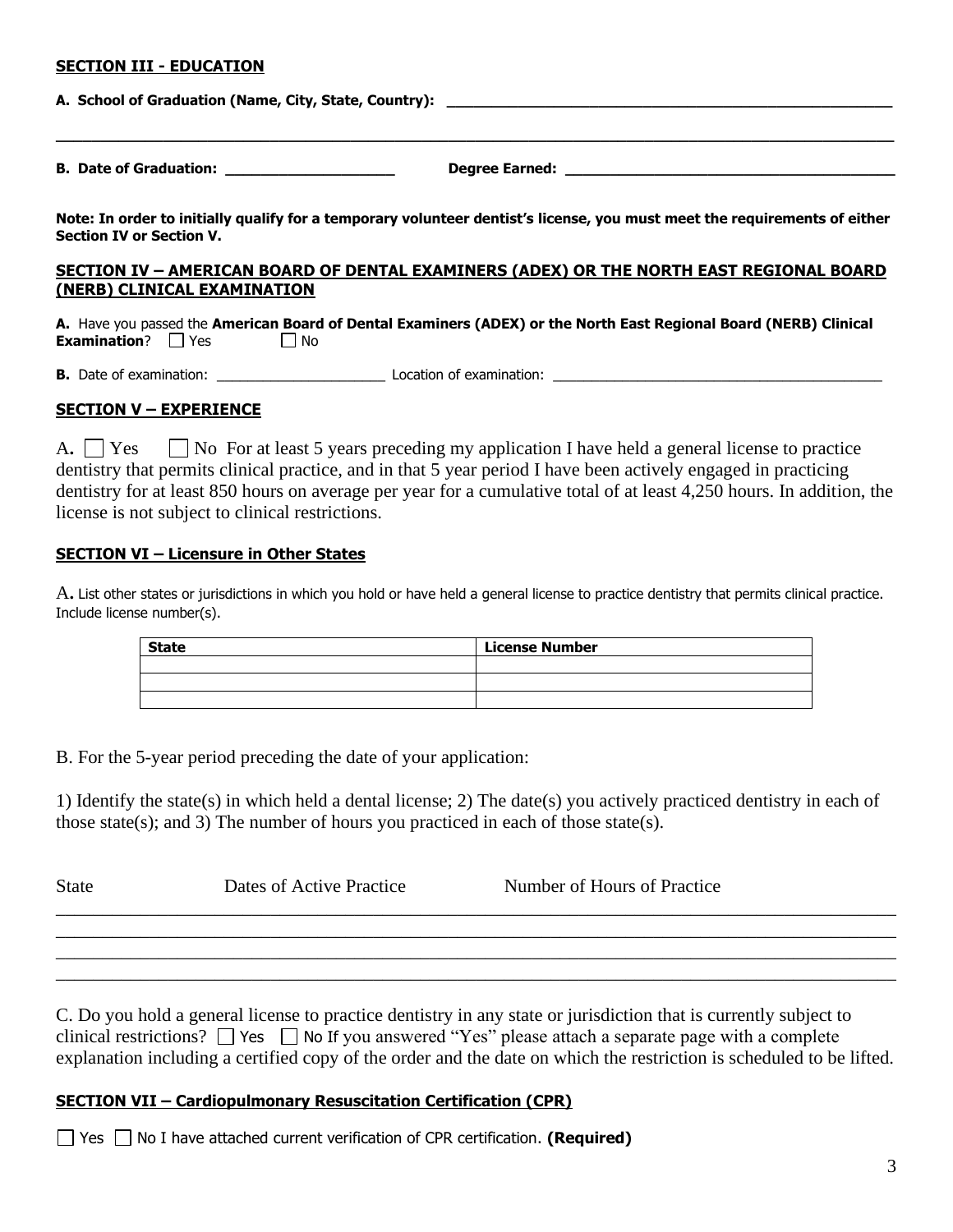## **SECTION VIII – Malpractice Insurance**

 $\Box$  Yes  $\Box$  No Do you carry a policy of malpractice insurance that will cover you for the duration of the temporary dental clinic. If you answered "Yes" please complete the Malpractice Insurance Affidavit below. If you do not, the entity hosting the temporary dental clinic must provide evidence to the Board that you are covered by malpractice insurance for the duration of the event. Please check with the entity hosting the event.

## **SECTION IX- CHARACTER AND FITNESS**

#### **If you answer "YES" to any question(s) in this section, attach a separate page with a complete explanation of each occasion. Each attachment must have your name in print, signature, and date.**

**YES NO**

- a. Has any licensing or disciplinary board of any jurisdiction, including Maryland, or any federal entity denied your application for licensure, reinstatement or renewal, or taken any action against your license, including but not limited to reprimand, suspension, revocation, a fine, or non-judicial punishment? If you are under a Board Order or were ever under a Board Order in a state other than Maryland you must enclose a certified legible copy of the entire Order with this application.
- $\Box$   $\Box$  b. Have any investigations or charges been brought against you or are any currently pending in any jurisdiction, Including Maryland, by any licensing or disciplinary board or any federal or state entity?
- $\Box$   $\Box$  c. Has your application for a dentist license in any jurisdiction been withdrawn for any reason?
- d. Has an investigation or charge been brought against you by a hospital, related institution, or alternative health care system?
- e. Have you had any denial of application for privileges, been denied for failure to renew your privileges, or limitation, restriction, suspension, revocation or loss of privileges in a hospital, related health care facility, or alternative health care system?
- f. Have you pled guilty, nolo contendere, had a conviction or receipt of probation before judgment or other diversionary disposition of any criminal act, excluding traffic violations?
- **D** g. Have you pled guilty, nolo contendere, had a conviction, or receipt of probation before judgment or other diversionary disposition for an alcohol or controlled dangerous substance offense, including but not limited to driving while under the influence of alcohol or controlled dangerous substances?
- h. Do you have criminal charges pending against you in any court of law, excluding minor traffic violations?
- **D** i. Do you have a physical condition that impairs your ability to practice dentistry?
- $\Box$  j. Do you have a mental health condition that impairs your ability to practice dentistry?
- $\Box$  R. Have the use of drugs and/or alcohol resulted in an impairment of your ability to practice dentistry?
- $\Box$   $\Box$  I. Have you illegally used drugs?
- $\square$  m. Have you surrendered or allowed your license to lapse while under investigation by ay licensing or disciplinary board of any jurisdiction, including Maryland, or any federal or state entity?
- □ □ n. Have you been named as a defendant in a filing or settlement of a malpractice action?
- $\square$   $\square$  o. Has your employment been affected or have you voluntarily resigned from any employment, in any setting, or have you been terminated or suspended, from any hospital, related health care or other institution, or any federal entity for any disciplinary reasons or while under investigation for disciplinary reasons?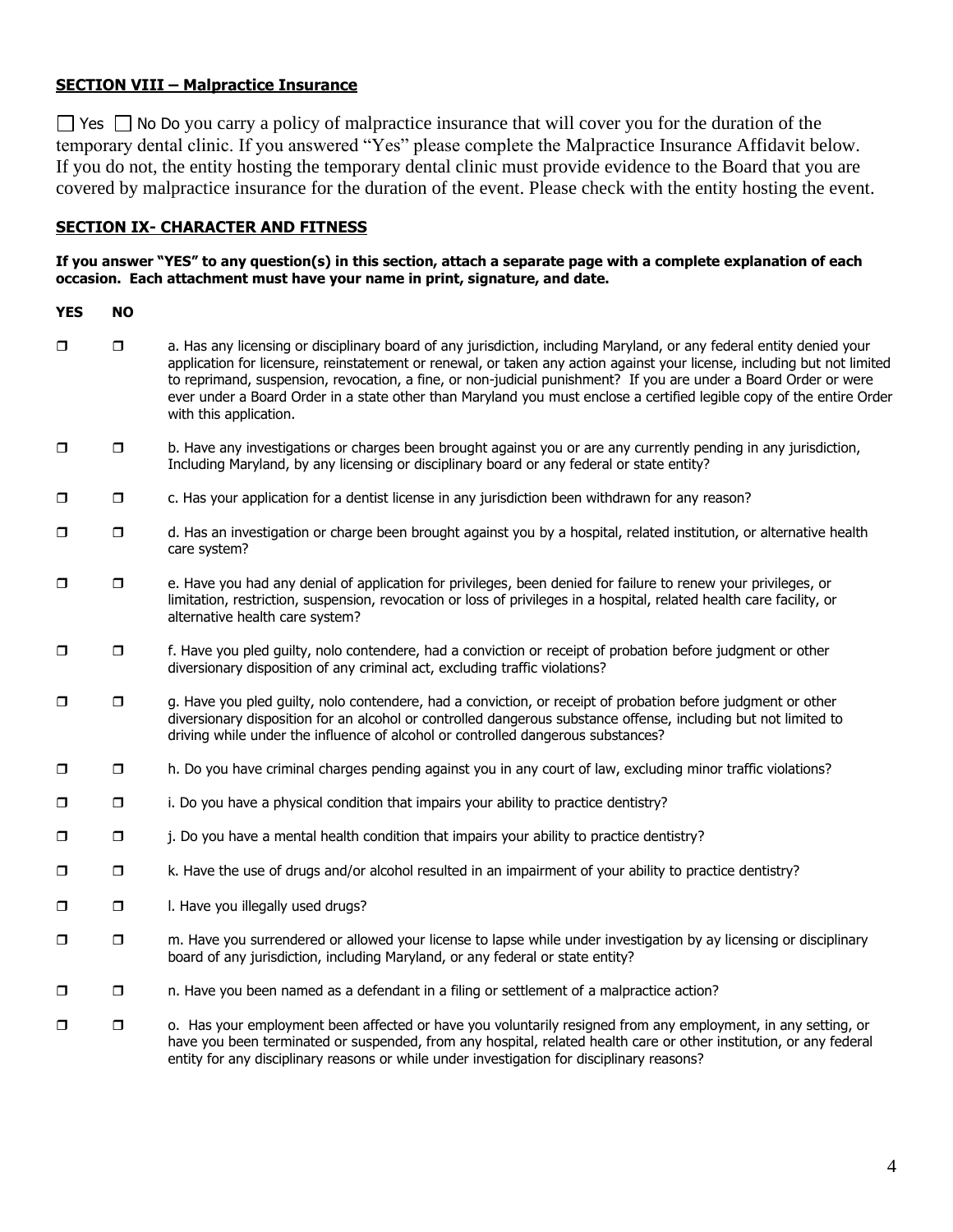#### **Release and Certification:**

I hereby affirm that I have read and followed the above instructions. I hereby certify that all information in this application is accurate and correct.

I agree that the Maryland State Board of Dental Examiners (the Board) may request any information necessary to process my application for a temporary volunteer dentist's license in Maryland from any person or agency, including but not limited to postgraduate program directors, individual dentists, government agencies, the National Practitioner Data Bank, the Healthcare Integrity and Protection Data Bank, hospitals and other licensing bodies, and I agree that any person or agency may release to the Board the information requested. I also agree to sign any subsequent release for information that may be requested by the Board.

I agree that I will fully cooperate with any request for information or with any investigation related to this application or to my practice as a temporary volunteer dentist, including the subpoenaing of documents or records or the inspection of my dental practice.

During the period in which my application is being processed I shall inform the Board of any change to any answer I originally gave in this application, any arrest or conviction, any change of address or any action that occurs based on accusations that would be grounds for disciplinary action under the Annotated Code of Maryland, Health Occupations Article, §4-315.

\_\_\_\_\_\_\_\_\_\_\_\_\_\_\_\_\_\_\_\_\_\_\_\_\_\_\_\_\_\_\_\_\_\_\_\_\_\_\_\_\_\_\_\_\_\_\_\_\_\_ \_\_\_\_\_\_\_\_\_\_\_\_\_\_\_\_\_\_\_\_\_\_\_\_

**Applicant Signature Date**

## **COMPLETE EITHER THE ADEX/NERB AFFIDAVIT OR THE EXPERIENCE AFFIDAVIT**

## **EXPERIENCE AFFIDAVIT** 5 YEARS AND 4250 HOURS EXPERIENCE REQUIREMENT

For at least 5 years preceding my application I have held a general license to practice dentistry that permits clinical practice that is not subject to clinical restrictions, and in that 5 year period I have been actively engaged in practicing dentistry for at least 850 hours on average per year for a cumulative total of at least 4,250 hours.

**Signature of Applicant Date** 

 $\frac{1}{2}$  ,  $\frac{1}{2}$  ,  $\frac{1}{2}$  ,  $\frac{1}{2}$  ,  $\frac{1}{2}$  ,  $\frac{1}{2}$  ,  $\frac{1}{2}$  ,  $\frac{1}{2}$  ,  $\frac{1}{2}$  ,  $\frac{1}{2}$  ,  $\frac{1}{2}$  ,  $\frac{1}{2}$  ,  $\frac{1}{2}$  ,  $\frac{1}{2}$  ,  $\frac{1}{2}$  ,  $\frac{1}{2}$  ,  $\frac{1}{2}$  ,  $\frac{1}{2}$  ,  $\frac{1$ 

## **ADEX/NERB AFFIDAVIT**

I have passed the American Board of Dental Examiners (ADEX) or the North East Regional Board (NERB) Clinical Examination.

 $\frac{1}{2}$  ,  $\frac{1}{2}$  ,  $\frac{1}{2}$  ,  $\frac{1}{2}$  ,  $\frac{1}{2}$  ,  $\frac{1}{2}$  ,  $\frac{1}{2}$  ,  $\frac{1}{2}$  ,  $\frac{1}{2}$  ,  $\frac{1}{2}$  ,  $\frac{1}{2}$  ,  $\frac{1}{2}$  ,  $\frac{1}{2}$  ,  $\frac{1}{2}$  ,  $\frac{1}{2}$  ,  $\frac{1}{2}$  ,  $\frac{1}{2}$  ,  $\frac{1}{2}$  ,  $\frac{1$ 

**Signature of Applicant Date**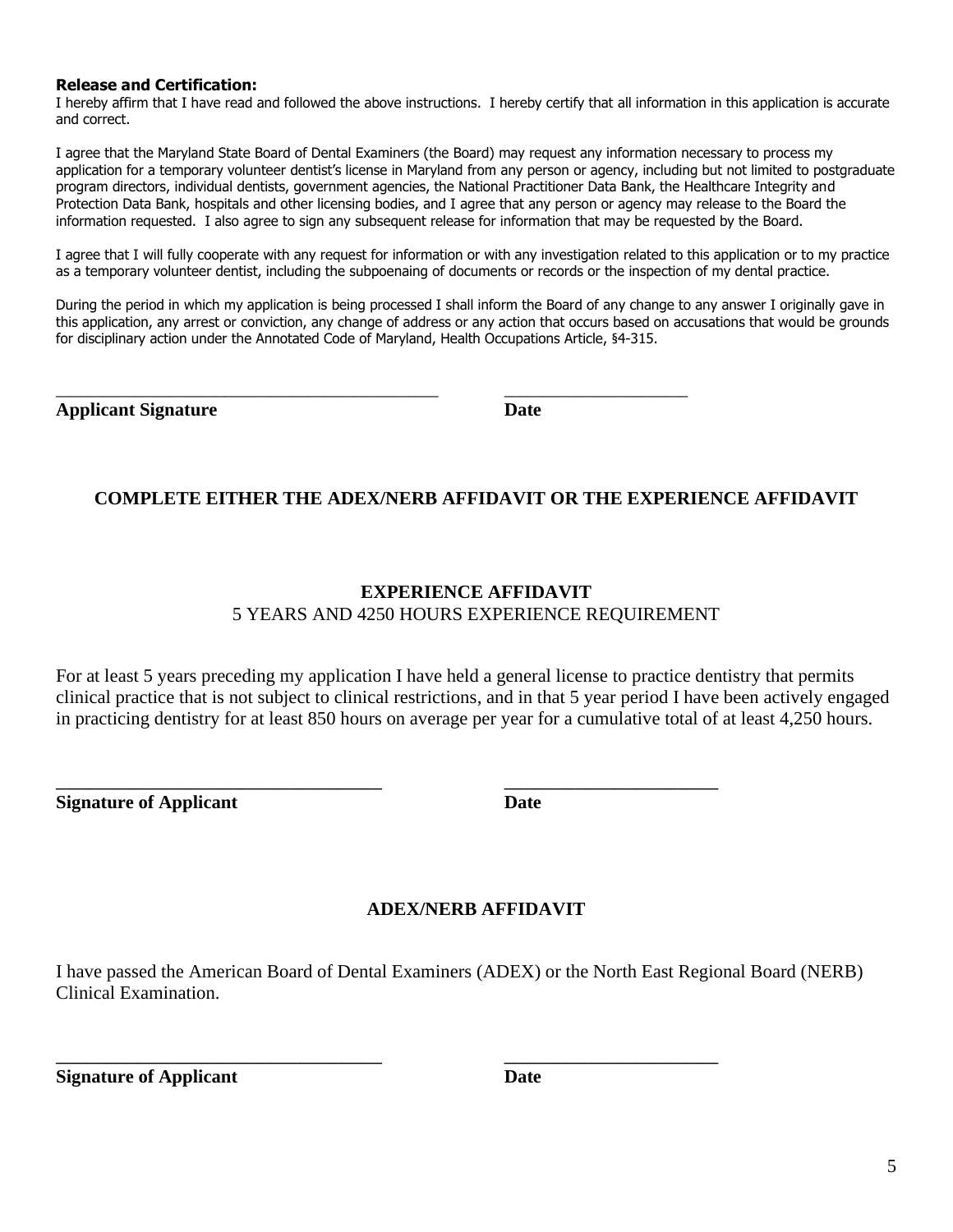## **DONATION OF DENTAL SERVICES AFFIDAVIT (Required)**

I hereby agree that if I am granted a temporary volunteer dentist's license that I will donate dental services for the temporary dental clinic that I have identified in this application without compensation; and further, I agree that I do not practice dentistry in Maryland for profit.

 $\overline{\phantom{a}}$  , and the contribution of the contribution of  $\overline{\phantom{a}}$  , and  $\overline{\phantom{a}}$  , and  $\overline{\phantom{a}}$  , and  $\overline{\phantom{a}}$  , and  $\overline{\phantom{a}}$  , and  $\overline{\phantom{a}}$  , and  $\overline{\phantom{a}}$  , and  $\overline{\phantom{a}}$  , and  $\overline{\phantom{a}}$  , and

**Signature of Applicant Date** 

## **MALPRACTICE INSURANCE AFFIDAVIT**

(Required if the entity hosting the temporary dental clinic has not provided malpractice insurance for you for the duration of the temporary dental clinic)

 $\_$  , and the set of the set of the set of the set of the set of the set of the set of the set of the set of the set of the set of the set of the set of the set of the set of the set of the set of the set of the set of th  $\_$  , and the set of the set of the set of the set of the set of the set of the set of the set of the set of the set of the set of the set of the set of the set of the set of the set of the set of the set of the set of th  $\_$  , and the set of the set of the set of the set of the set of the set of the set of the set of the set of the set of the set of the set of the set of the set of the set of the set of the set of the set of the set of th

 $\_$  ,  $\_$  ,  $\_$  ,  $\_$  ,  $\_$  ,  $\_$  ,  $\_$  ,  $\_$  ,  $\_$  ,  $\_$  ,  $\_$  ,  $\_$  ,  $\_$  ,  $\_$  ,  $\_$  ,  $\_$  ,  $\_$  ,  $\_$  ,  $\_$  ,  $\_$  ,  $\_$  ,  $\_$  ,  $\_$  ,  $\_$  ,  $\_$  ,  $\_$  ,  $\_$  ,  $\_$  ,  $\_$  ,  $\_$  ,  $\_$  ,  $\_$  ,  $\_$  ,  $\_$  ,  $\_$  ,  $\_$  ,  $\_$  ,  $\_$  , and the set of the set of the set of the set of the set of the set of the set of the set of the set of the set of the set of the set of the set of the set of the set of the set of the set of the set of the set of th  $\_$  , and the state of the state of the state of the state of the state of the state of the state of the state of the state of the state of the state of the state of the state of the state of the state of the state of the  $\_$  ,  $\_$  ,  $\_$  ,  $\_$  ,  $\_$  ,  $\_$  ,  $\_$  ,  $\_$  ,  $\_$  ,  $\_$  ,  $\_$  ,  $\_$  ,  $\_$  ,  $\_$  ,  $\_$  ,  $\_$  ,  $\_$  ,  $\_$  ,  $\_$  ,  $\_$  ,  $\_$  ,  $\_$  ,  $\_$  ,  $\_$  ,  $\_$  ,  $\_$  ,  $\_$  ,  $\_$  ,  $\_$  ,  $\_$  ,  $\_$  ,  $\_$  ,  $\_$  ,  $\_$  ,  $\_$  ,  $\_$  ,  $\_$  ,  $\_$  , and the set of the set of the set of the set of the set of the set of the set of the set of the set of the set of the set of the set of the set of the set of the set of the set of the set of the set of the set of th  $\_$  , and the set of the set of the set of the set of the set of the set of the set of the set of the set of the set of the set of the set of the set of the set of the set of the set of the set of the set of the set of th  $\_$  , and the set of the set of the set of the set of the set of the set of the set of the set of the set of the set of the set of the set of the set of the set of the set of the set of the set of the set of the set of th

 $\_$  ,  $\_$  ,  $\_$  ,  $\_$  ,  $\_$  ,  $\_$  ,  $\_$  ,  $\_$  ,  $\_$  ,  $\_$  ,  $\_$  ,  $\_$  ,  $\_$  ,  $\_$  ,  $\_$  ,  $\_$  ,  $\_$  ,  $\_$  ,  $\_$  ,  $\_$  ,  $\_$  ,  $\_$  ,  $\_$  ,  $\_$  ,  $\_$  ,  $\_$  ,  $\_$  ,  $\_$  ,  $\_$  ,  $\_$  ,  $\_$  ,  $\_$  ,  $\_$  ,  $\_$  ,  $\_$  ,  $\_$  ,  $\_$  ,  $\_$  , and the set of the set of the set of the set of the set of the set of the set of the set of the set of the set of the set of the set of the set of the set of the set of the set of the set of the set of the set of th  $\_$  ,  $\_$  ,  $\_$  ,  $\_$  ,  $\_$  ,  $\_$  ,  $\_$  ,  $\_$  ,  $\_$  ,  $\_$  ,  $\_$  ,  $\_$  ,  $\_$  ,  $\_$  ,  $\_$  ,  $\_$  ,  $\_$  ,  $\_$  ,  $\_$  ,  $\_$  ,  $\_$  ,  $\_$  ,  $\_$  ,  $\_$  ,  $\_$  ,  $\_$  ,  $\_$  ,  $\_$  ,  $\_$  ,  $\_$  ,  $\_$  ,  $\_$  ,  $\_$  ,  $\_$  ,  $\_$  ,  $\_$  ,  $\_$  ,  $\_$  , and the set of the set of the set of the set of the set of the set of the set of the set of the set of the set of the set of the set of the set of the set of the set of the set of the set of the set of the set of th

**A. Name of Malpractice Insurer:** 

**B. Name, Address, and telephone number of Malpractice Insurance Agent:** 

**C. If You Do Not Have an Agent, Provide the Address and Telephone Number of the Malpractice Insurer:** 

**D. Policy Number**

| <b>E.</b> Amount of Coverage |  |  |
|------------------------------|--|--|
|------------------------------|--|--|

**F. Expiration Date of Policy** 

**Signature of Applicant Date**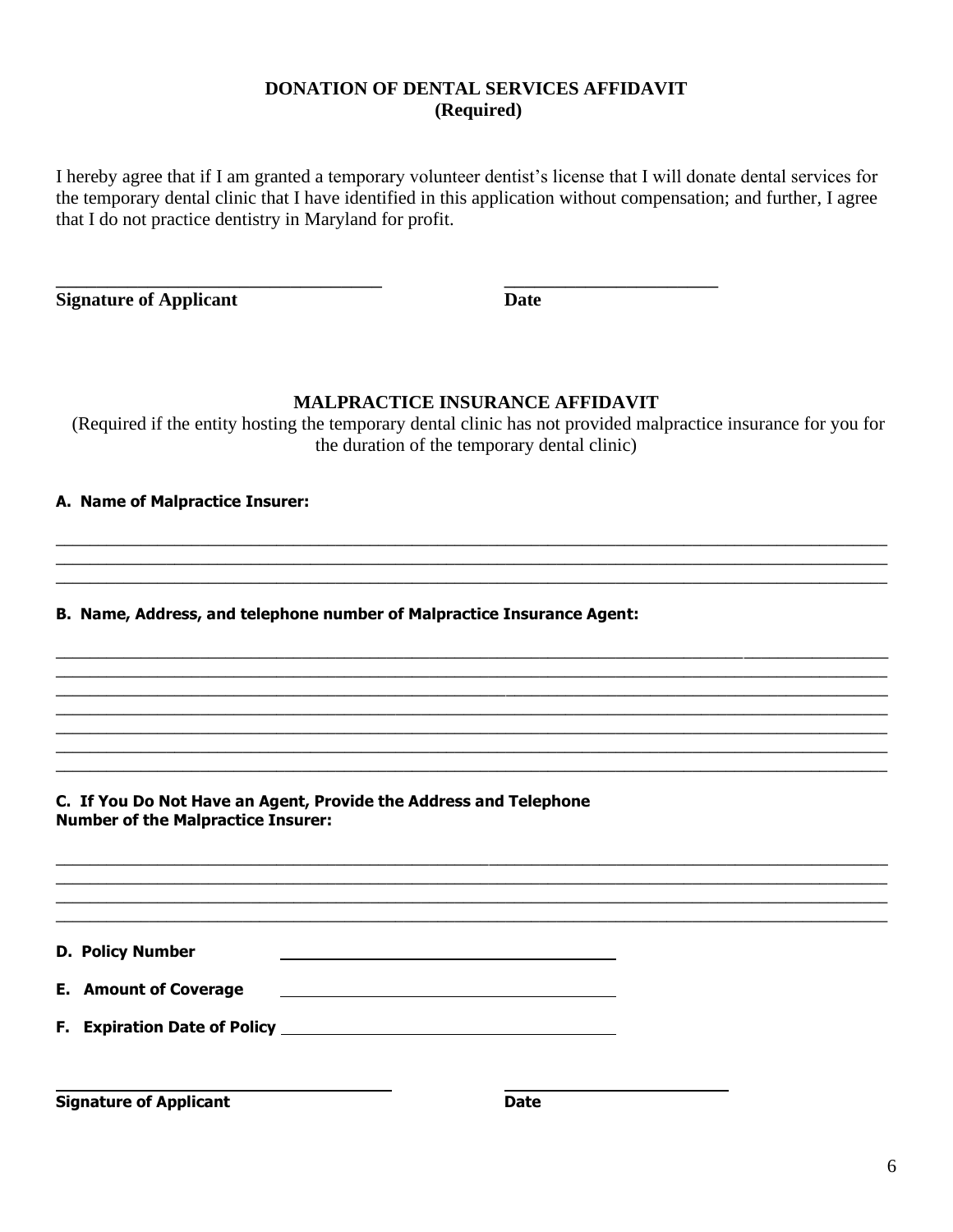#### **NOTARY**

## **STATE OF** \_\_\_\_\_\_\_\_\_\_\_\_\_\_\_\_\_\_, **CITY/COUNTY OF**\_\_\_\_\_\_\_\_\_\_\_\_\_\_\_\_\_\_\_\_

**I HEREBY CERTIFY THAT** on this \_\_\_\_\_\_\_\_ day of \_\_\_\_\_\_\_\_\_\_\_\_\_\_, 20\_, before me, a Notary Public of the State of \_\_\_\_\_\_\_\_\_\_\_\_\_\_\_\_\_\_\_\_\_ and the City/County aforesaid, personally appeared before me

\_\_\_\_\_\_\_\_\_\_\_\_\_\_\_\_\_\_\_\_\_\_\_\_\_\_\_\_\_\_\_\_\_\_\_\_\_, and made oath in due form of law that the information contained in the Release and Certification three foregoing Affidavits are true and correct to the best of his\her knowledge and belief. AS WITNESS my hand and Notarial Seal.

**Notary Public**

**My Commission Expires**: \_\_\_\_\_\_\_\_\_\_\_\_\_\_\_\_\_\_\_\_

\_\_\_\_\_\_\_\_\_\_\_\_\_\_\_\_\_\_\_\_\_\_\_\_\_\_\_\_\_

## **MAIL APPLICATION AND SUPPORTING DOCUMENTS TO:**

Maryland State Board of Dental Examiners The Benjamin Rush Building Spring Grove Hospital Center 55 Wade Avenue/Tulip Drive Catonsville, MD 21228 ATTN: Licensing Unit

**Revised 11-07-19**